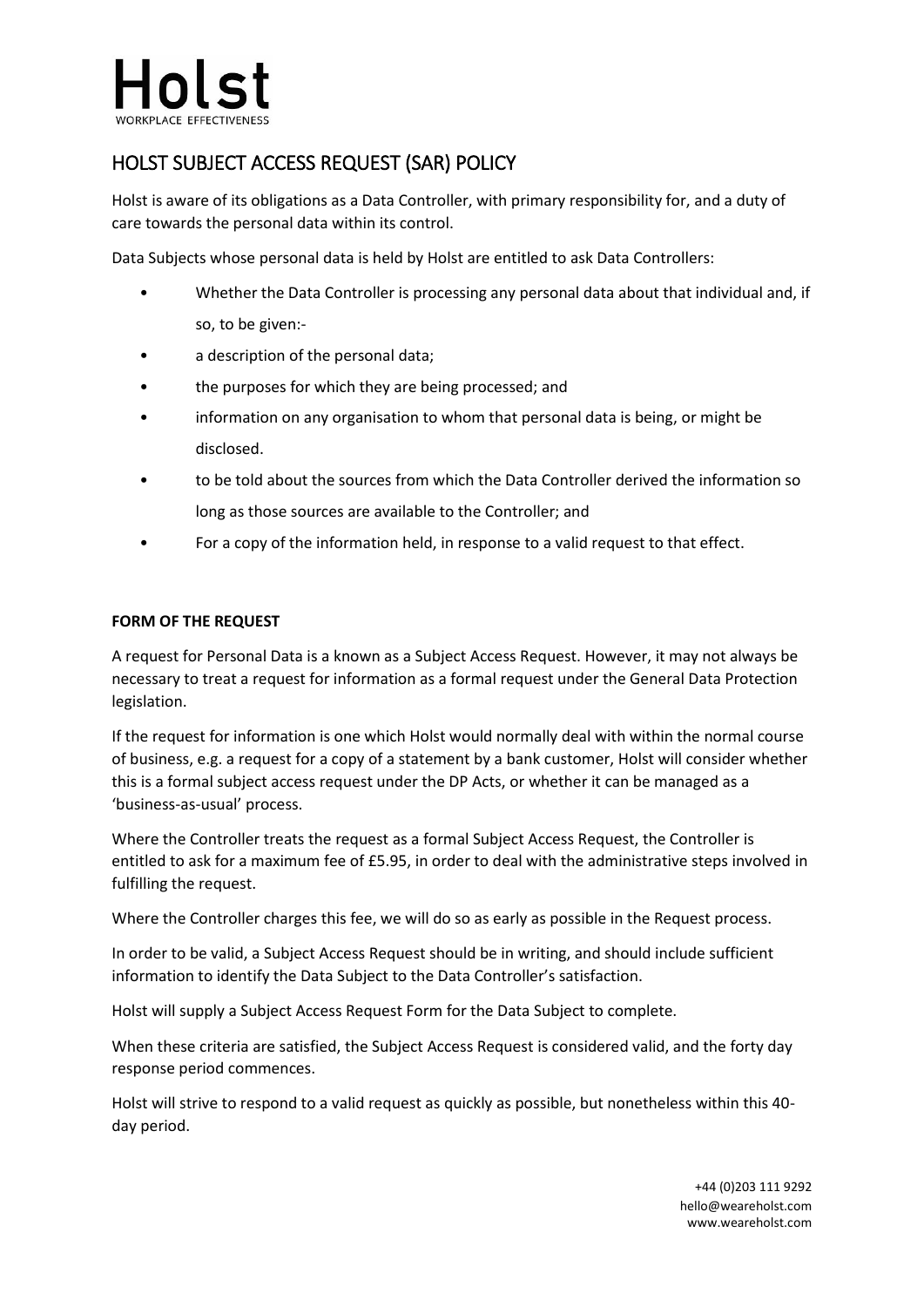

# **COMMUNICATING WITH THE DATA SUBJECT**

Holst will communicate directly with the Data Subject once a valid Subject Access Request has been received.

Rather than having to provide a copy of all data held by the Controller, this contact may help the Data Subject to specify the exact information he or she wishes to receive, thereby reducing both effort and the time and cost required to collate and provide the data being sought.

However, we acknowledge that, where the Data Subject is adamant that he or she wishes to receive a copy of everything the Data Controller holds about them, then we will fulfil a complete and exhaustive search of the computerised and manually-held data in the organisation.

# **SYSTEMS SEARCH**

Unless there is a legitimate option to reduce the scope of the Request, a search of all databases and all relevant filing systems (manual files) which are relevant under the Acts will be carried out throughout the organisation, including email.

There is no obligation to search back-up files, on the basis that the data in back-up is a copy of the data already held either on the 'active' systems, or in archive.

Holst will organise the response to the Request by giving one individual the responsibility for issuing requests for information throughout the organisation and receiving all the returns. This co-ordinator role will normally fall to the Data Protection Officer, where one has been appointed.

The co-ordinator will then have the job of printing out all computerised information which has been returned to them by each department. They will also have received photocopies of all relevant manual files, and will therefore collate two sets of material – one of computer printouts and the other of photocopied manual files.

#### **MANUAL FILES**

The manual files which are relevant to the Acts are those which pass the conditions set out in the definition of a relevant filing system. The key criterion is whether the file in question forms part of a structured set. The set has to be structured by reference to the Requestor or characteristics relating to Requestor. If, for example, the manual files are organised in alphabetical name order, or by payroll number, they will form a structured set.

#### **RESTRICTIONS FOLLOWING RECEIPT OF A REQUEST**

Compliance with the DP Acts is not intended to interfere with the normal running of a Data Controller's business and following the receipt of a valid Request, we are permitted to make changes

> +44 (0)203 111 9292 hello@weareholst.com www.weareholst.com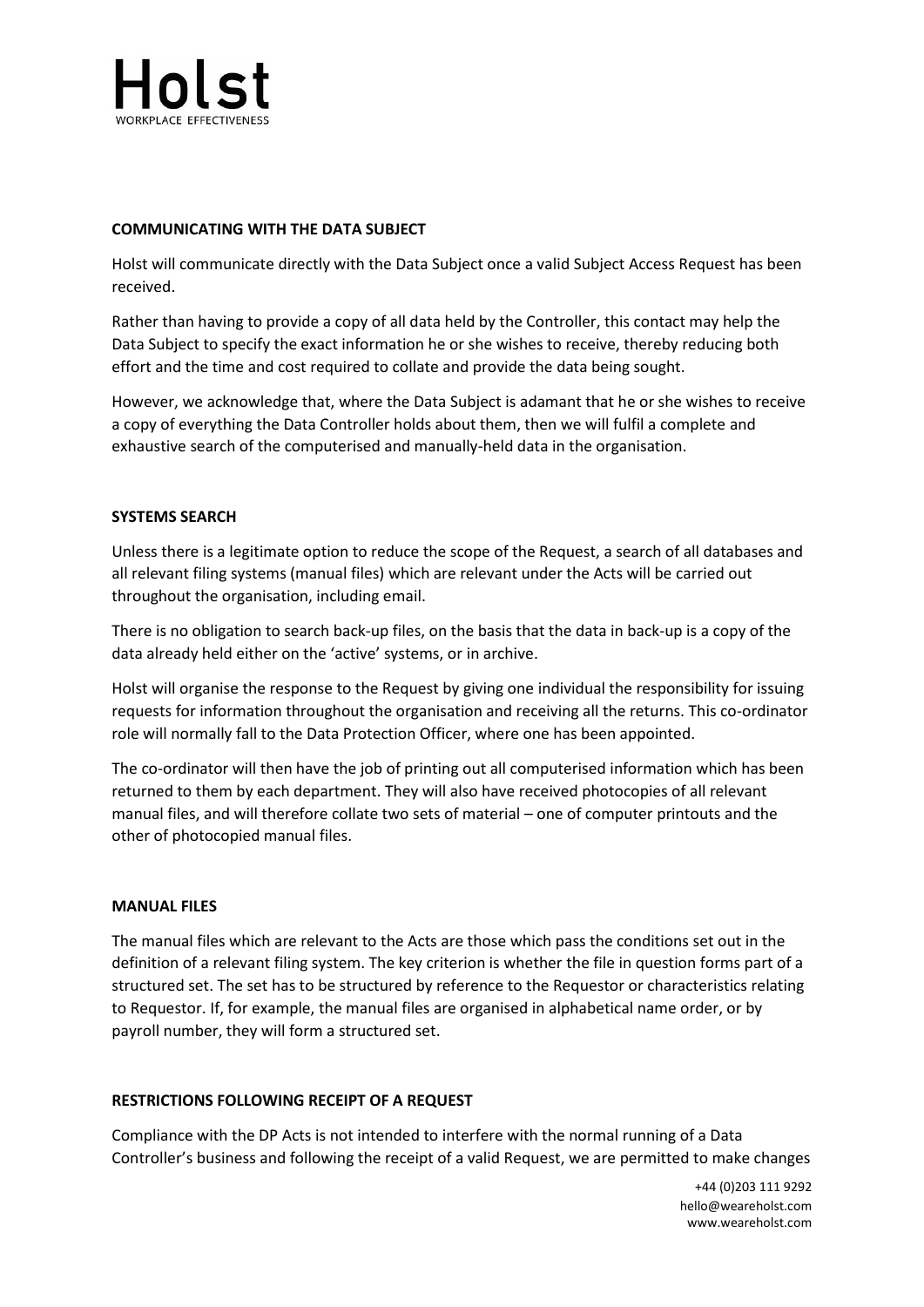

to the requested information in the normal course of operation provided that no changes are made because of the Request itself; this applies even where the Data Controller would rather not release the information in its current form. This includes the correction of any incorrect data held as the principle is that the individual has a right to request the actual information held about them (whether or not it is accurate or correct).

# **THIRD PARTY DATA**

Once the information has been collected, the Request co-ordinator will consider their obligations to other data subjects.

The co-ordinator will put themselves 'in the shoes' of the individual making the Subject Access Request. They have to read every single page of information to see whether it reveals the identity of any third party, when viewed from the perspective of the person making the Request. If the identity of a third party is already known to the Data Subject, then the data containing the information relating to the third party can be revealed to the Data Subject, because he/she is already aware of that information.

However, where the identity of a third party is not already known to the Data Subject in the context revealed by the documents, then the Request co-ordinator will consider whether the Request requires the disclosure of the information relating to the third party or whether it is possible to separate this information from the other information to be disclosed, for example, by blanking out (redacting) the name of the individual, or blanking out other identifying particulars or any other material, would be sufficient to disguise the identity of the third party from the Data Subject.

At this point, all other information which is likely to come into the hands of the Data Subject must be considered as well. If the identifying material can be blanked out with black marker pen and the rest of the information on that page can be handed over without revealing the identity of the third party, then this information will be included in fulfilling the Subject Access Request.

#### **EXEMPTIONS**

Some material is exempt from inclusion in the response to a Subject Access Request.

This includes the content of negotiations with the Data Subject. If the Data Controller is negotiating with the Data Subject at the time at which the Data Subject makes the Subject Access Request, the Data Controller does not have to reveal requested information if to do so would be likely to prejudice those negotiations. Once the negotiations are complete and have been put into effect, the whole file becomes subject to Subject Access in the normal way.

Emails are subject to Subject Access, as are archived computerised and manual data. It must be remembered that CCTV footage and tapes of telephone conversations will also be included within the scope of the Request, and must be searched on receipt of a Subject Access Request if the data subject so requires.

Other general exemptions to subject access are national security and the prevention or detection of crime, or the apprehension or prosecution of offenders.